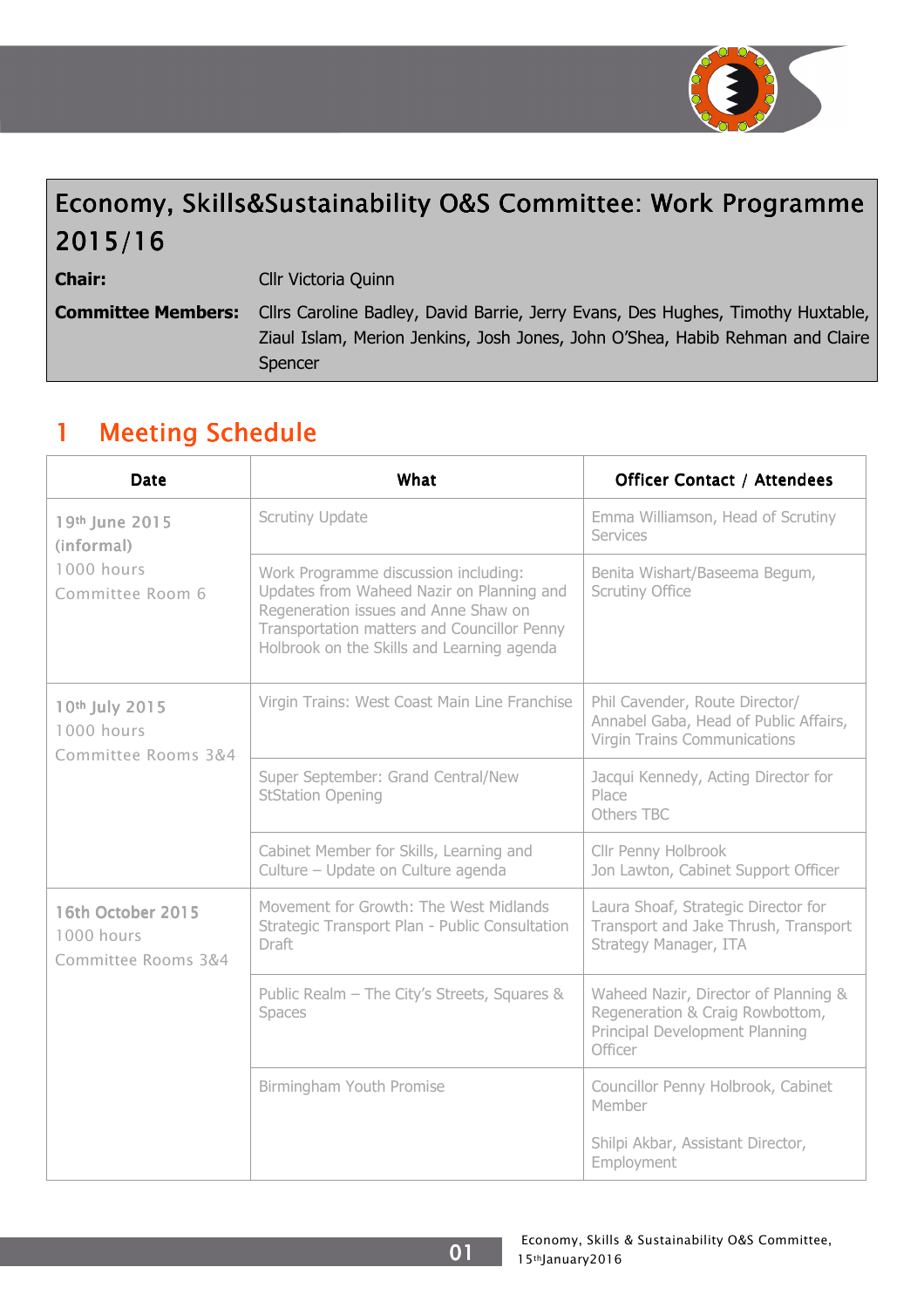

| Date                                                    | What                                                                                                                                                            | <b>Officer Contact / Attendees</b>                                                                                                                                                                                                      |
|---------------------------------------------------------|-----------------------------------------------------------------------------------------------------------------------------------------------------------------|-----------------------------------------------------------------------------------------------------------------------------------------------------------------------------------------------------------------------------------------|
| 23rd October 2015<br>1000 hours<br>Committee Rooms 3&4  | Consultation with Committee on the Road<br>Safety Strategy                                                                                                      | Philip Edwards, Head of Growth &<br>Transportation and David Harris,<br><b>Transportation Policy Manager</b>                                                                                                                            |
|                                                         | Birmingham Cycle Revolution - Miles Covered:<br>Investigatory session to develop TOR to<br>update the Changing Gear Report including<br><b>Bike Life Report</b> | Councillor Lisa Trickett, Cabinet<br>Member<br>Anne Shaw, Head of Transportation<br><b>Services</b><br>Varinder Raulia, Head of<br>Infrastructure Projects<br>Andy Middleton, Cycling Programme<br>Manager<br>Yvonne Gilligan, Sustrans |
| 13th November 2015<br>1000 hours                        | Rockefeller 100 Resilient Cities Challenge                                                                                                                      | Nick Grayson, Climate Change and<br><b>Sustainability Manager</b>                                                                                                                                                                       |
| Committee Rooms 3&4                                     | Highways Challenges Around Major City<br>Events                                                                                                                 | Deputy Leader<br>Cabinet Member for Development,<br>Transport and the Economy<br>BCC Highways, Transportation &<br>Major Events                                                                                                         |
| 11th December 2015<br>1000 hours<br>Committee Rooms 3&4 | Cabinet Member for Sustainability                                                                                                                               | Cllr Trickett, Cabinet Member                                                                                                                                                                                                           |
|                                                         | Tracking Report for From Waste to Resource                                                                                                                      | Jacqui Kennedy, Acting Director for<br>Place/ Chloe Tringham, FWM                                                                                                                                                                       |
|                                                         | Tracking Report for Household Recycling<br>Centres                                                                                                              | Chloe Tringham, Fleet and Waste<br>Management                                                                                                                                                                                           |
|                                                         | <b>Business Improvement Districts</b>                                                                                                                           | Deputy Leader (tbc)<br>Cabinet Member for Development,<br>Transport and the Economy (tbc)<br>Sharon Freedman, Assistant Director<br>Regeneration<br>Paul Faulkner, Chief Executive, B'ham<br><b>Chambers of Commerce</b>                |
| 15th January 2016<br>1000 hours<br>Committee Rooms 3&4  | Skills Investment Plan                                                                                                                                          | Jane Newman, Employment<br>Development Manager                                                                                                                                                                                          |
|                                                         | Severn Trent Water - Birmingham Resilience<br>Project                                                                                                           | <b>TBC</b>                                                                                                                                                                                                                              |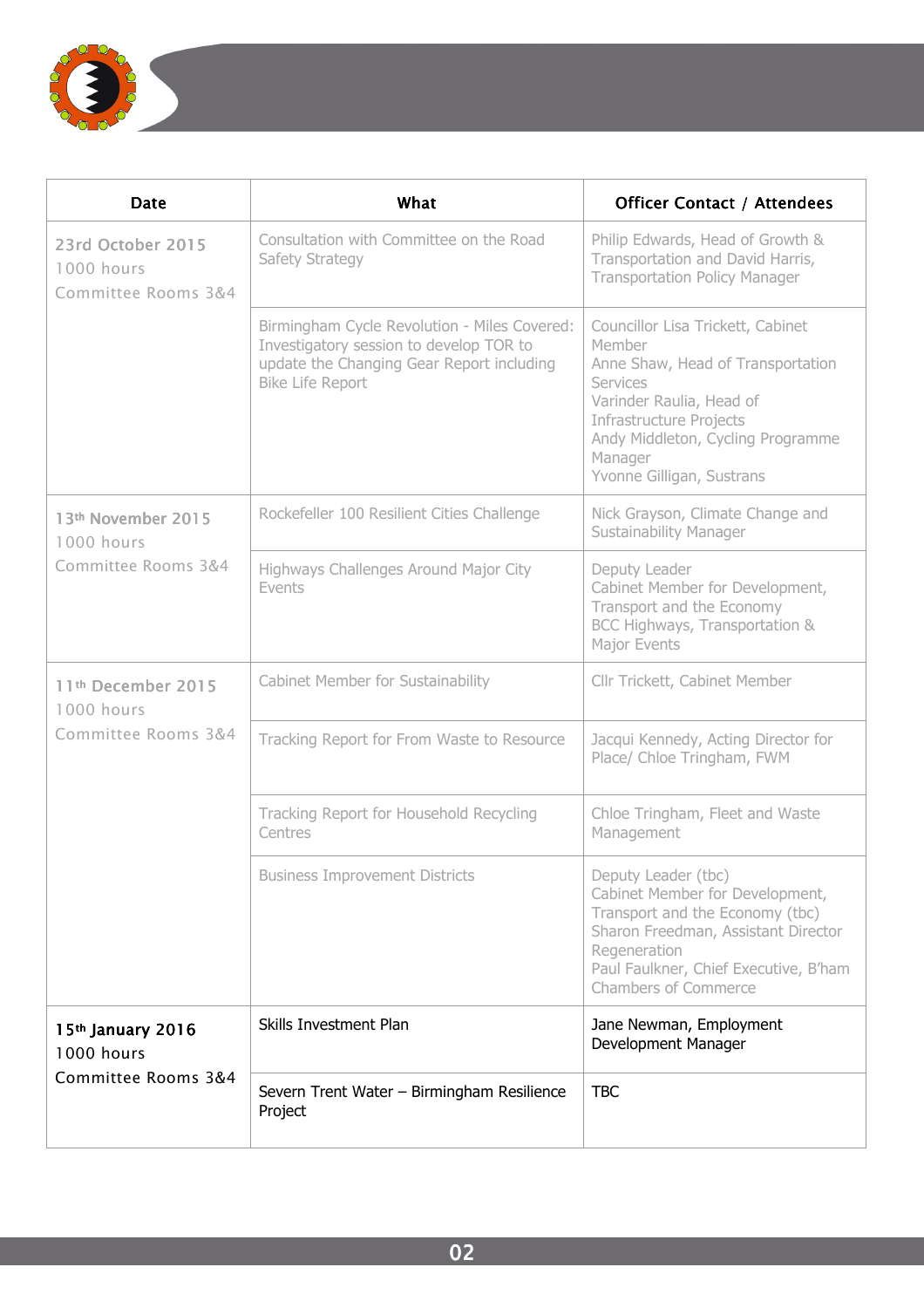

| <b>Date</b>                                                      | What                                                         | <b>Officer Contact / Attendees</b>               |
|------------------------------------------------------------------|--------------------------------------------------------------|--------------------------------------------------|
| 12th February 2016<br>1000 hours<br>Committee Rooms 3&4          | Cabinet Member for Development, Transport<br>and the Economy | Chris Brockie, Cabinet Support Officer           |
|                                                                  | Local Centres update (TBC)                                   | <b>TBC</b>                                       |
|                                                                  | Flood Risk Management and Response<br>Annual Report          | Clive Wright, Drainage and Flood Risk<br>Manager |
| 11 <sup>th</sup> March 2016<br>1000 hours<br>Committee Rooms 3&4 | TBC                                                          |                                                  |
| 15th April 2016<br>1000 hours<br>Committee Rooms 3&4             | TBC                                                          |                                                  |

## 2 To Be Scheduled

- 2.1 The following items could be scheduled:
	- Waste Strategy November 2015?
	- Green Commission carbon reduction citywide
	- Work Programme Providers
	- Greater Birmingham & Solihull LEP: employment, skills and Growth Deal opportunities
	- Housing Strategy/ Affordable housing/Sustainable Urban Extension
	- Technical City Enterprise Zone
	- Greater Birmingham Growth Hub
	- Update on the Enterprise Zones and lessons learned
	- HS2 with reference to the Skills agenda

## 3 Other Meetings

| $16th$ October          | $1.30 - 3.30$ pm | Visit to Virgin Trains HQ to learn about their skills and employee<br>development practices and opportunities. |
|-------------------------|------------------|----------------------------------------------------------------------------------------------------------------|
| <b>Call in Meetings</b> |                  |                                                                                                                |
| 29th May 2015           | Westside Bid     | Decision: Not Called-In                                                                                        |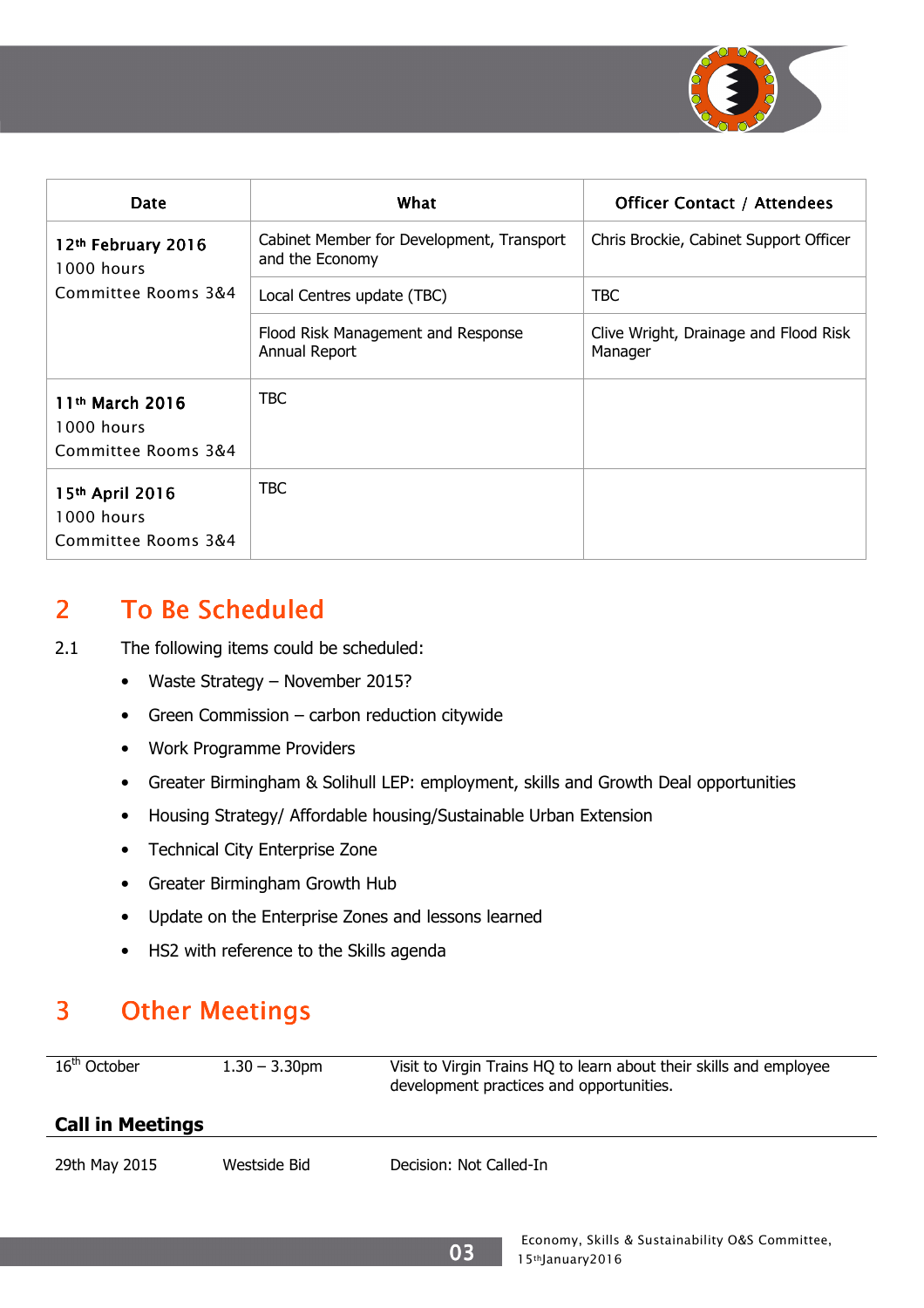

#### Petitions

None scheduled

#### Councillor Call for Action requests

None scheduled

It is suggested that the Committee approve Friday at 10.00am as a suitable day and time each week for any additional meetings required to consider 'requests for call in' which may be lodged in respect of Executive decisions.

## 4 Forward Plan for Cabinet Decisions

The following decisions, extracted from the Cabinet Office Forward Plan of Decisions, are likely to be relevant to the Economy, Skills & Sustainability O&S Committee's remit.

| Reference   | <b>Title</b>                                                                                      | Portfolio                                        | <b>Proposed Date</b><br>of Decision |
|-------------|---------------------------------------------------------------------------------------------------|--------------------------------------------------|-------------------------------------|
| 000572/2015 | Commissioning Strategy for the Management of Construction<br>and Building Related Services PUBLIC | Commissioning,<br>Contracting and<br>Improvement | 26 Jan 2016                         |
| 000199/2015 | Commercial Investment Property Portfolio Update 26 Jan 16                                         | Deputy Leader                                    | 26 Jan 2016                         |
| 000246/2015 | HS2 Programme Delivery Plan and ResourceRequirement                                               | Deputy Leader                                    | 26 Jan 2016                         |
| 001198/2016 | Open Market Works                                                                                 | Deputy Leader                                    | 26 Jan 2016                         |
| 000224/2015 | Transportation and Highways Capital Programme2015/16 to<br>2017/18 Programme DefinitionDocument   | Development,<br>Transport & the<br>Economy       | 26 Jan 2016                         |
| 000315/2015 | Iron Lane - Stechford Junction Improvements - Full Business<br>Case                               | Development,<br>Transport & the<br>Economy       | 26 Jan 2016                         |
| 000329/2015 | Sutton New Hall Cemetery Development - Phases 2and 3                                              | Development,<br>Transport & the<br>Economy       | 26 Jan 2016                         |
| 001200/2016 | Perry Barr District Centre- Local Growth Fund (LGF) Projects<br>Implementation                    | Development,<br>Transport & the<br>Economy       | 26 Jan 2016                         |
| 000295/2015 | ESF - Youth Employment Initiative                                                                 | Skills, Learning<br>& Culture                    | 26 Jan 2016                         |